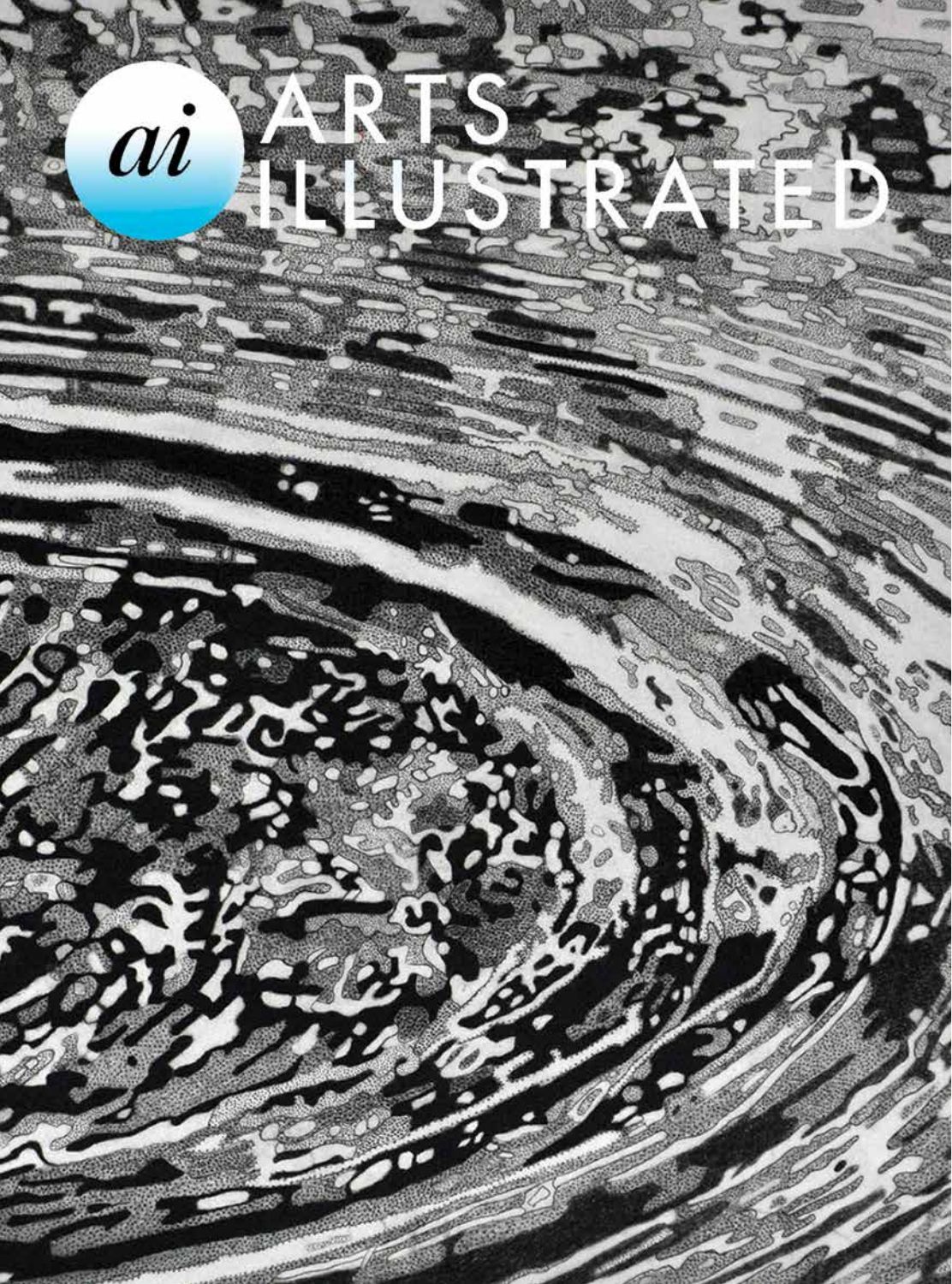

A deep reminiscence and ode to the mysteries of the human hand and its many splendored relationship with the earth

## SIDDHARTHA DAS

## Handing it Down

There is something mesmerising about seeing a person do something he or she has done for a long time. A coconut seller lopping the top off with a simple machete; a binder folding paper; a tailor fashioning a flat piece of fabric into a three-dimensional shape; the hands wafting through the air, fingers lyrically sliding over a piece and creating a shape.

At 19, I went to learn pottery from Sardar Gurcharan Singh, or Daddyji, as he was called by all who knew him. He was 92, frail, and was supported by his little wiry stick and his deep throaty laughter. He would sit bemusedly and watch all of us as we would try and coerce a truant lump of clay on our wheel. He would walk up tentatively, his hands shaking a little and put them gently but firmly on the lopsided lump of clay and centre it effortlessly. These hands had known clay for a lifetime.



Jatin Das, **Portrait of Sardar Gurcharan Singh**, Oil on Canvas, 1994.

All Images Courtesy of Siddhartha Das.